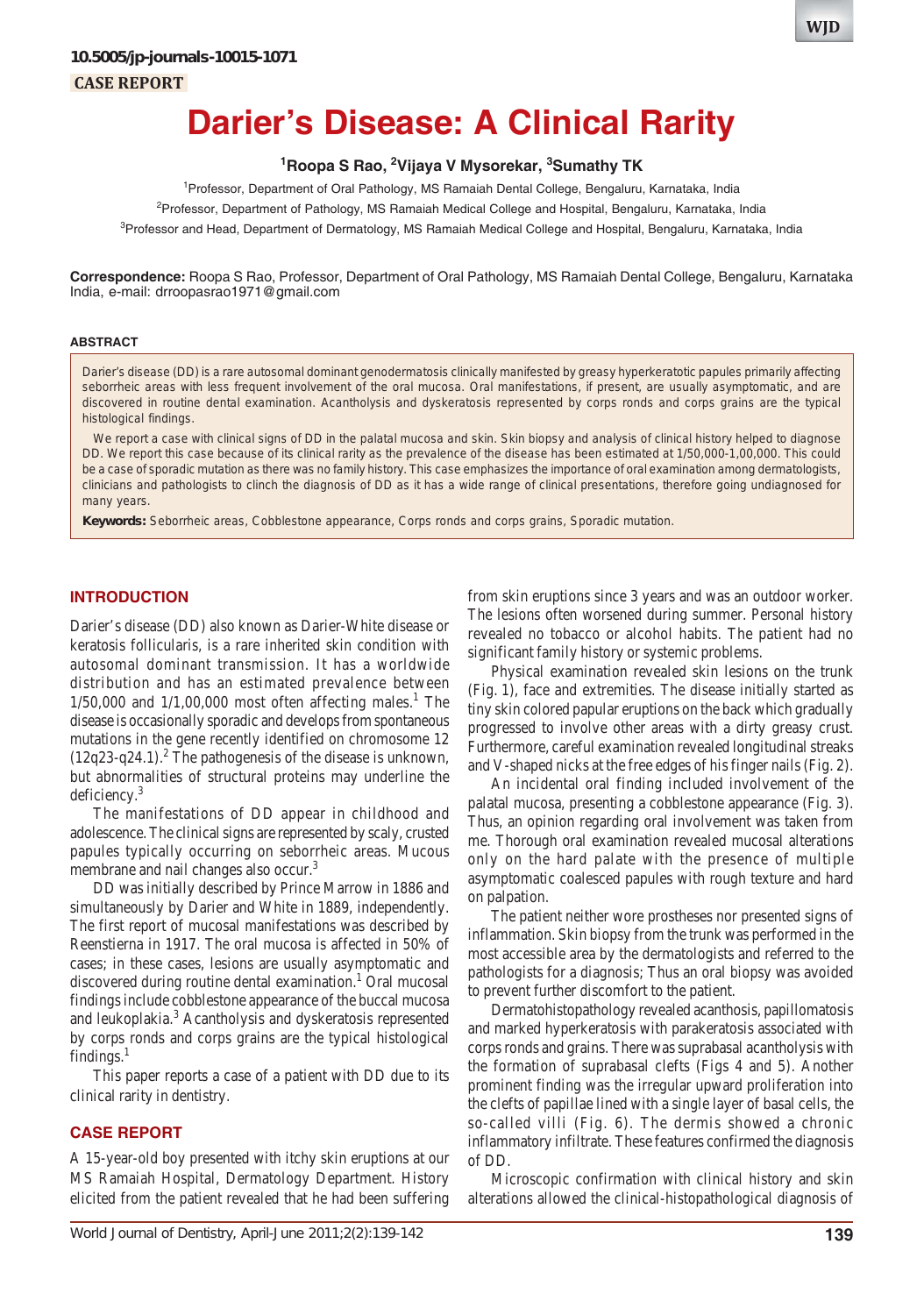

**Fig. 1:** Bilateral distribution of dirty greasy crusted papules at the back and trunk



**Fig. 2:** V-shaped nicking at the free edges of finger nails along with longitudinal streaks



**Fig. 3:** Palatal mucosa presenting with cobblestone appearance



**Fig. 4:** H & E stained section of skin biopsy showing acanthosis, papillomatosis, hyperkeratosis, suprabasal cleft and acantholysis under 10×



**Fig. 5:** H & E stained section showing epidermis with corps ronds in the stratum corneum under 40×



**Fig. 6:** H & E stained section of dermis showing irregular upward proliferation of papillae lined by a single layer of basal cells (villi) under 10×

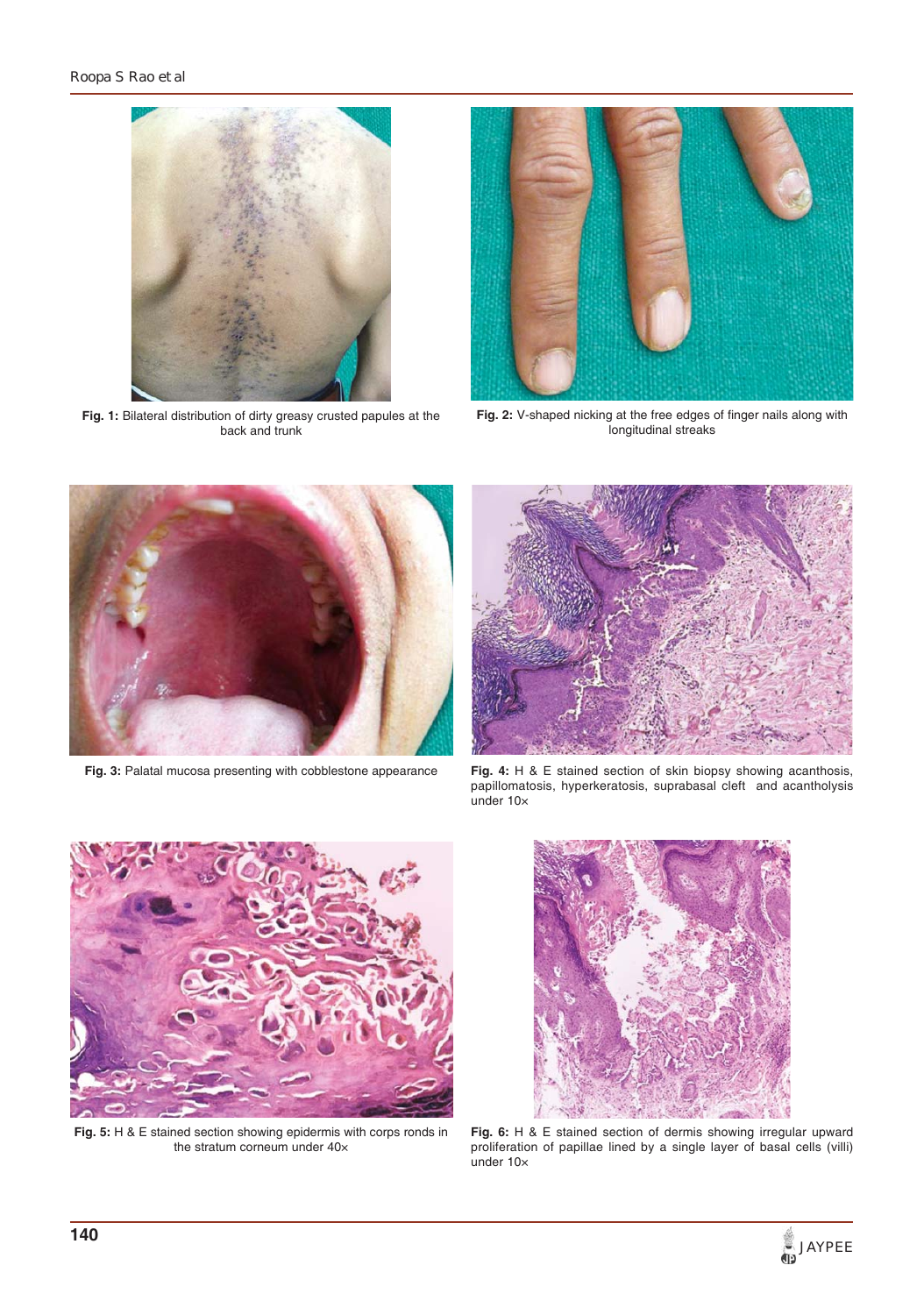DD by the multidisciplinary team. The patient is being followed up since then for evaluation of oral and skin alterations.

Isotretinoin (Accutane, Roche) 40 mg twice daily along with 6% salicylic acid and warm water soaks were advised. The patient was monitored for downward adjustments of Isotretinoin. Mouth rinse with antiseptic solutions was prescribed for oral hygiene and utilization of sunscreen was indicated to prevent exacerbation of the skin lesions.

### **DISCUSSION**

Beyond the genetic inheritance, little is understood about the pathogenesis of DD. More recently, it has been related to mutations in the gene encoding the sarco/endoplasmic reticulum  $Ca<sup>2+</sup> ATPase pump (SERCA2), resulting in abnormal$ organization or maturation of complexes responsible for cell adhesion, thus leading to the disturbance.<sup>4</sup>

DD has an autosomal dominant inheritance pattern. However, this case showed no family history, which likely indicates a sporadic mutation. This is well-supported that variety of mis-sense, nonsense, frame shift and splicing mutations result in abnormal expression of protein.4

DD most commonly manifests from age 6 to 20 years as pruritic lesions involving seborrheic areas. Heat, sweat, humidity, sunlight, UVB exposure, lithium, oral corticosteroids and mechanical trauma have been reported to exacerbate DD.<sup>5</sup> The clinical aspects reported in the present case match those mentioned in the literature.

Nail changes were diagnostic of DD in the present case. Mucosal lesions although uncommon, are detected in approximately 13 to 50%. Oral involvement possibly parallels the severity of the cutaneous disease. The lesions consist of whitish papules of varying size with a central depression or with cobblestone appearance.

Intraoral lesions primarily affect the hard palate and alveolar mucosa, and secondarily the oral mucosa and tongue.<sup>6</sup> In our case, only the palatal mucosa was involved with the typical cobblestone appearance.

Macleod et al in 1991 investigated the incidence and distribution of oral lesions in 24 patients with DD, among whom only 50% had oral manifestations. The palate was the most affected area in his study, followed by the gingiva, oral mucosa and tongue, with varying severity usually following the skin signs. Ferris et al in 1990 observed that 30% of patients presented intermittent sialadenitis of the parotid glands, which is a rare condition first described in the literature by Spouge in  $1966.<sup>1</sup>$ 

Clinical variants of DD include hypertrophic and vesicobullous types. Linear or segmental DD accounting for 10% of cases has been shown to result from genetic mosaicism of ATP2A2.7

Clinically, moderate forms of the disease are similar to nicotine stomatitis and severe forms are similar to inflammatory fibrous hyperplasia. Thus, smokers and individuals wearing complete dentures should undergo biopsy for a definite diagnosis. Warty dyskeratoma is histologically similar to DD; however, this is a rare and isolated lesion that affects only mucosa or only skin, thus being classified as an isolated form of DD by some authors. $<sup>1</sup>$ </sup>

Skin biopsy is often helpful in confirming the diagnosis of DD. The histopathological characteristics described for the present case satisfied the diagnosis established for DD. Hedblad et al in 1991 and Ruiz-Perez et al in 1999 suggested that DD is not a disorder of keratinization but a disruption of the desmosomal junction, resulting in adhesion problems and acantholysis. They also suggested that it is a disease of haploinsufficiency.4

Histologically, DD is similar to other acantholytic diseases as Hailey-Hailey disease, Grover's disease and pemphigus vulgaris, with the common finding of suprabasal splits in the epithelium. However, cell necrosis is more frequent in pemphigus vulgaris and rarer in Hailey-Hailey and Darier's diseases. Clinical signs are also different for each disorder.<sup>1</sup>

Psychosocial consequences from the appearance and odor of the lesions constitute the major morbidity of Darier's disease.<sup>8</sup>

Although oral lesions have been reported to have no premalignant potential, an oral squamous cell carcinoma has been described in one patient with DD. However, cutaneous squamous cell carcinoma is a possible, but rare complication of DD, and may be the direct consequence of the gene mutations occurring in these individuals.6

Cell-mediated immunity of DD patients with bacterial and viral infections are usually normal, except for a few reports in which defects in cell-mediated immunity have been reported by Burge and Wilkison 1992; Sehgal and Srivastava 2005. An increased susceptibility to herpes simplex infection, Kaposi's varicelliform eruption (Hur et al 1994) and pox virus infections occasionally complicate the chronic course of the disease.<sup>4</sup> Initial misdiagnosis of DD may lead to under treatment of such infections and may lead to fatal outcomes. However, overall, patients with DD have a life expectancy similar to that of the general population.

The oral lesions of DD are asymptomatic and thus do not warrant any specific treatment, however, appropriate preventive advice should be provided to all the patients with DD. Patients should be informed on the complications of this disorder and the care required. The emotional status in more severe cases should be followed by a psychologist; therefore, these patients should be treated by a multidisciplinary team.

## **CONCLUSION**

DD is rare and potentially disfiguring disease. Many patients suffer concomitant psychiatric disorders secondary to their skin disease. Proper diagnosis and treatment of these patients is crucial to improve their quality of life. Our patient had some of the classic clinical and pathological findings of this disorder. DD has autosomal dominant inheritance pattern. However, this case showed no clear family history of the disorder, which suggests a sporadic mutation.

The oral manifestations of DD are often mild and asymptomatic and do not require any extensive oral specialist care. It is possible that oral squamous cell carcinoma can arise